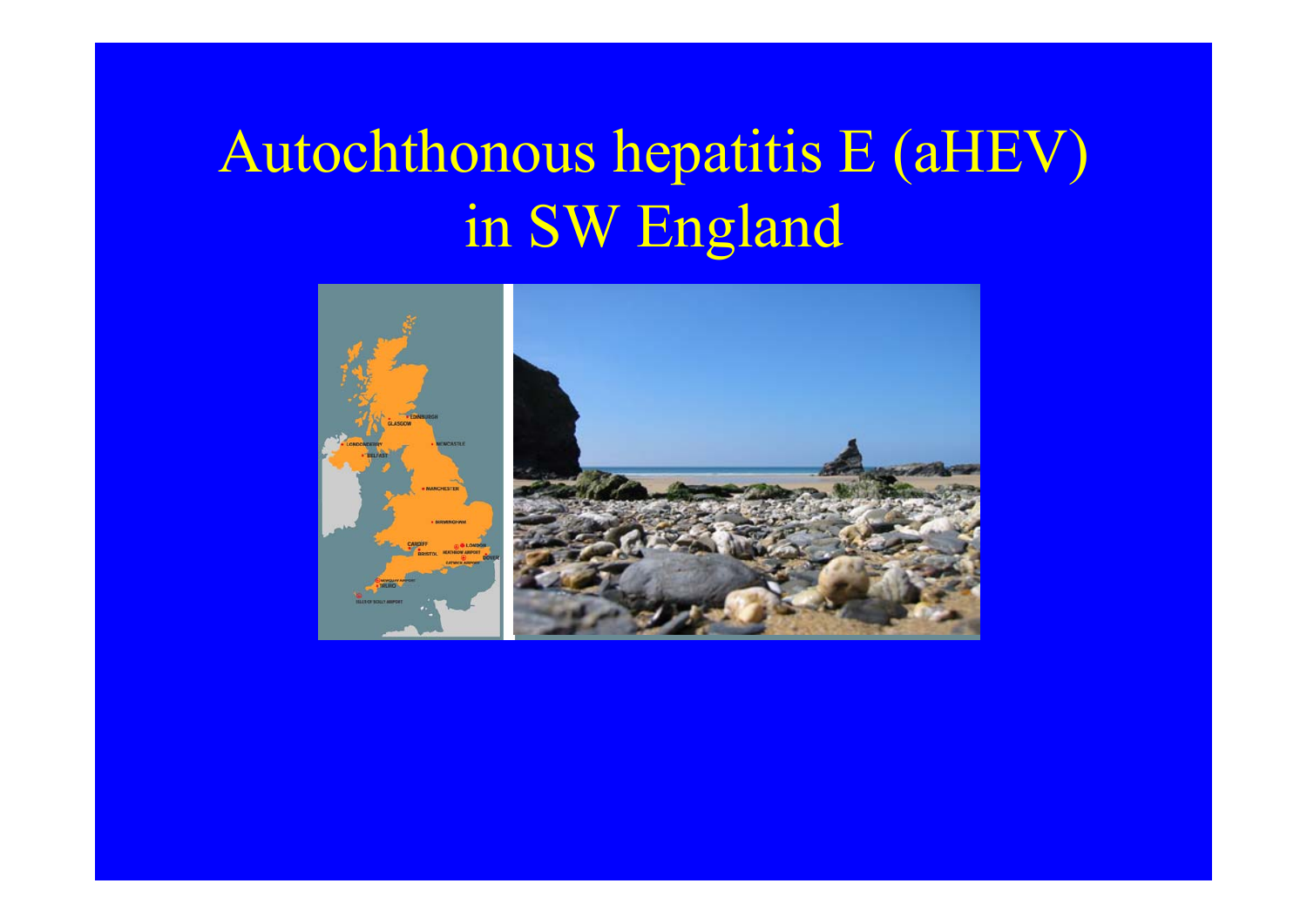## Autochthonous hepatitis E (aHEV) in SW England



- •Stable population, <0.5% immigrants
- •Cenrtalised rapid-access jaundice clinic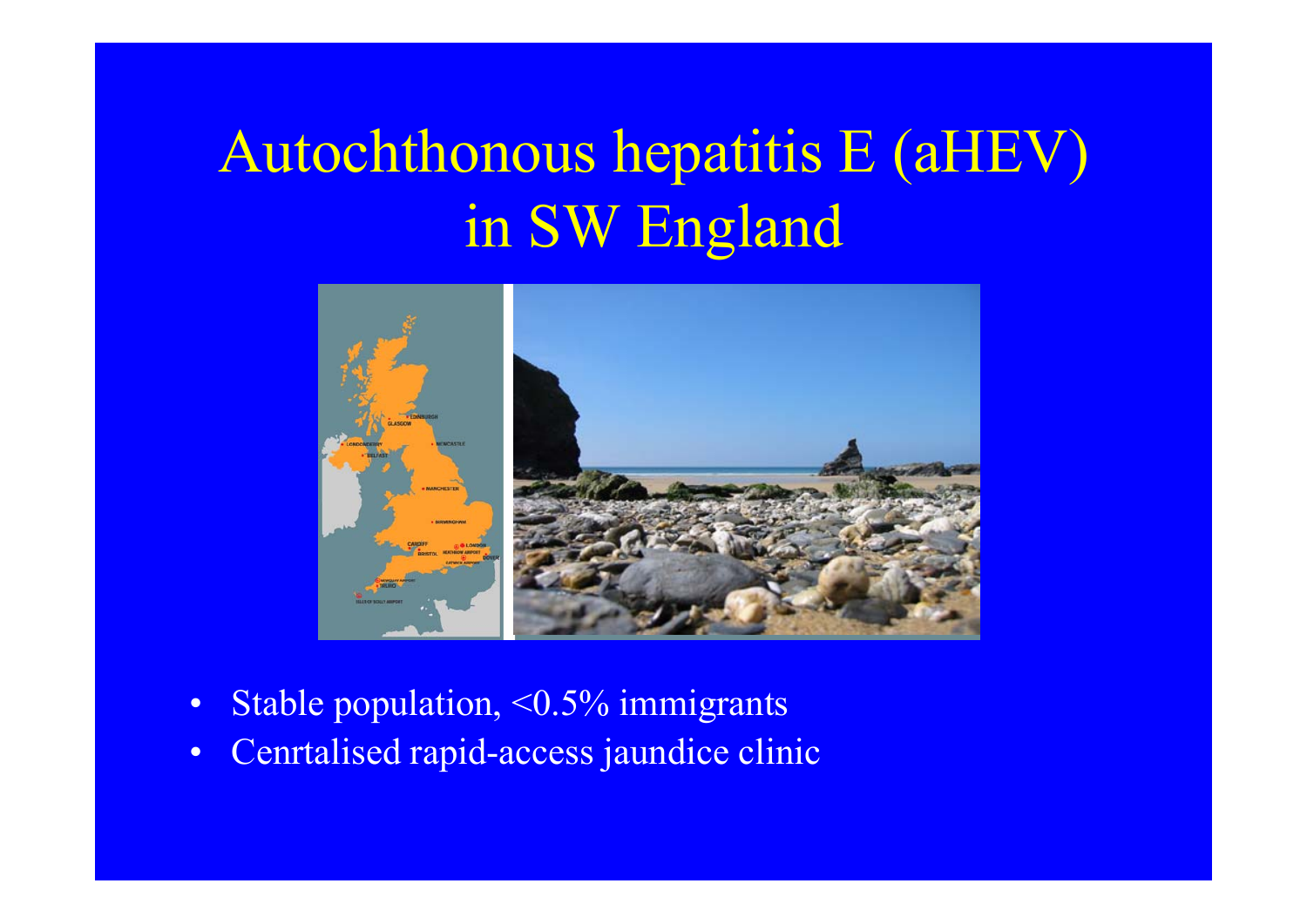### HEV in Cornwall

- 51 cases HEV
	- 2/51 travelled to endemic area (India & China)
- 49 cases of aHEV
	- 45/49 HEV IgM +ve
	- 34/49 HEV PCR +ve, all genotype 3
- $M: F = 3:1$
- All Caucasian
- Median age 64 years (range 35-86)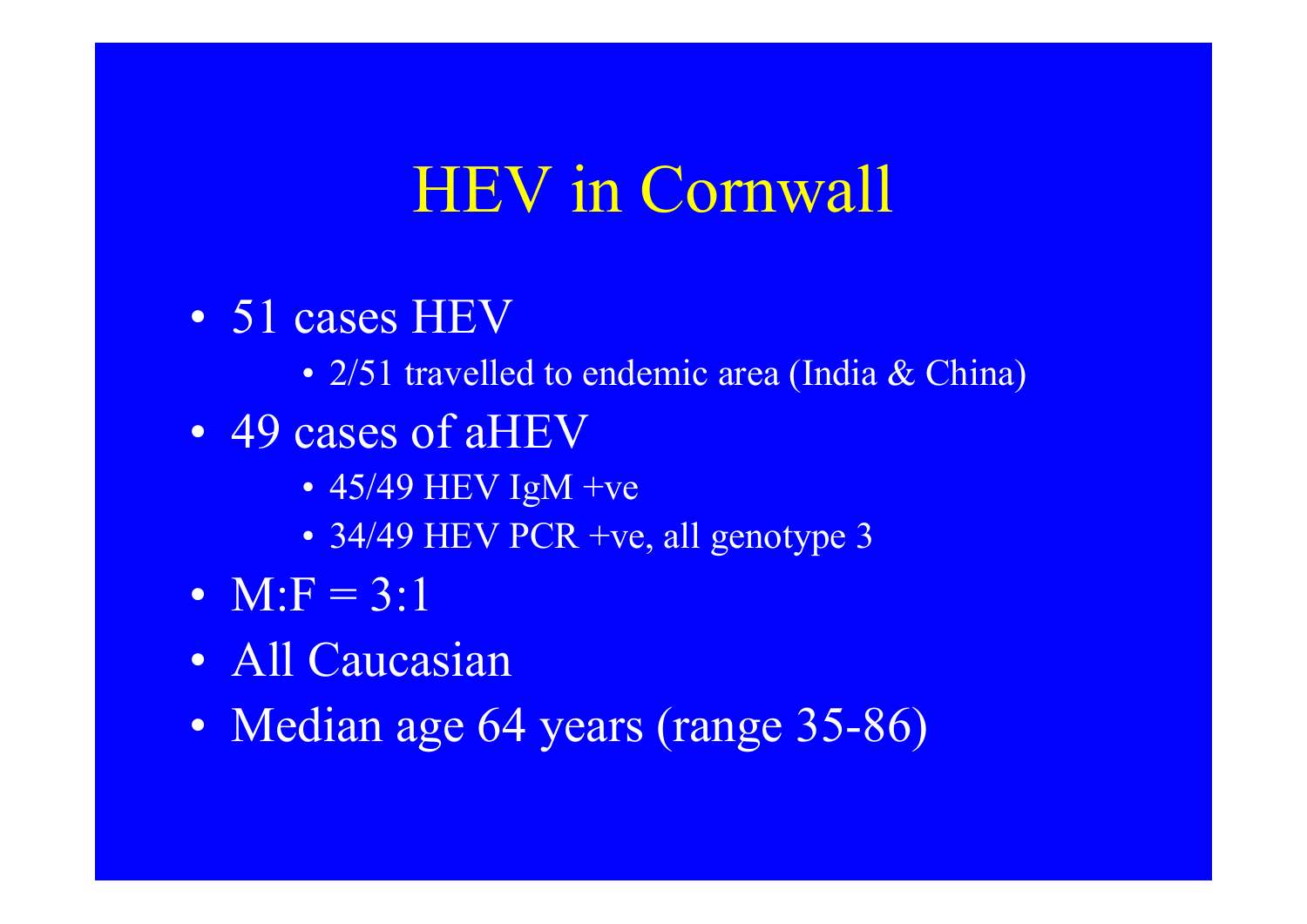#### Symptoms: 49 cases of aHEV

- $\bullet$ **Jaundice (n=36)**
- $\bullet$ Anorexia (n=20)
- $\bullet$ Lethargy (n=20)
- $\bullet$ Abdominal pain (n=19)
- $\bullet$ Nausea (n=18)
- $\bullet$ Vomiting (n=9)
- Fever  $(n=10)$
- $\bullet$ Myalgia (n=8)
- $\bullet$ Pruritis (n=5)
- $\bullet$ Weight loss (n=4)
- •Headaches (n=4)
- $\bullet$ Arthralgia (n=3)
- •Back pain (n=2)
- $\bullet$ Rash  $(n=1)$
- $\bullet$ Paraesthesiae (n=3)
- $\bullet$ No symptoms (n=2)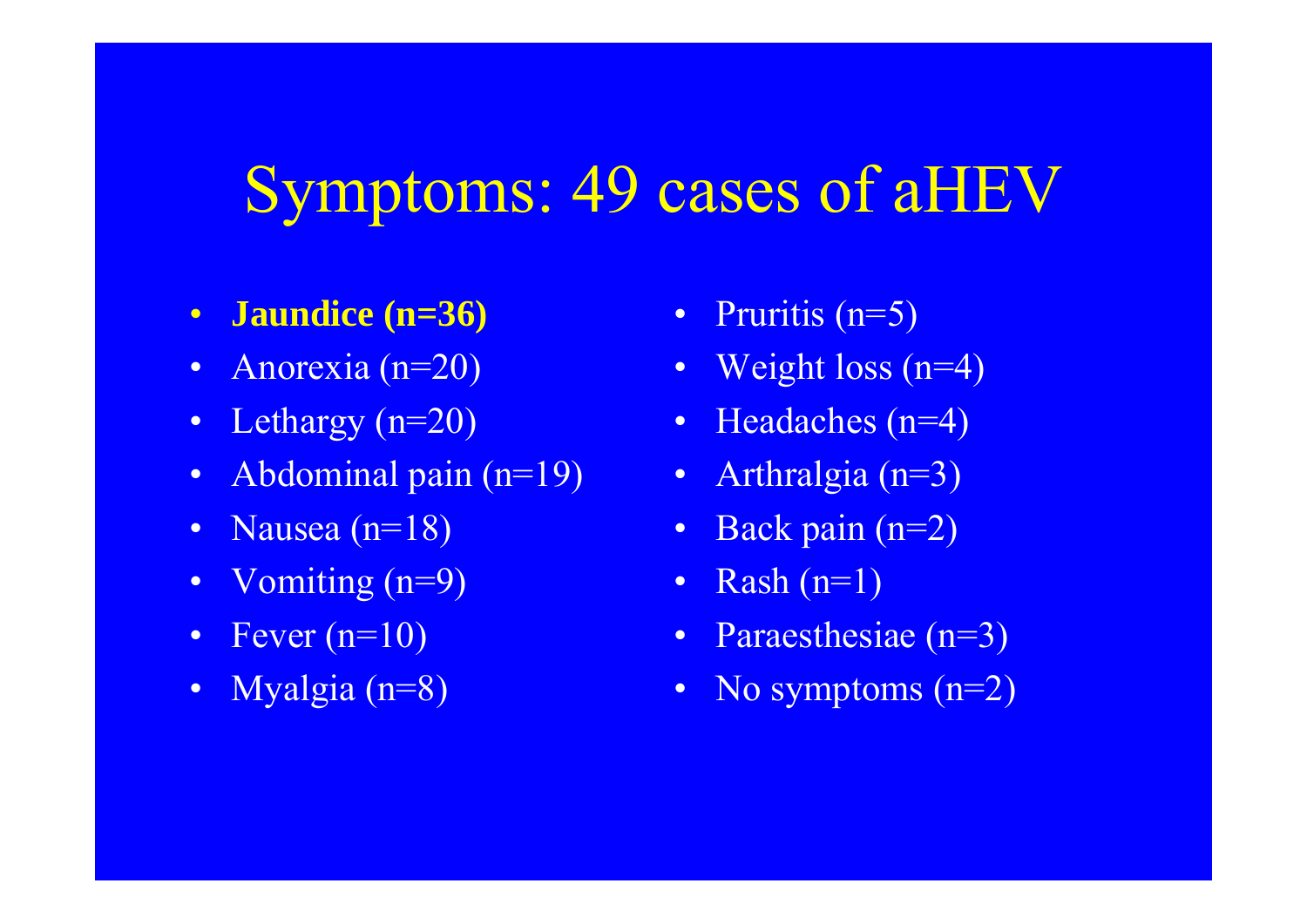#### Cornish aHEV: Spectrum of severity

- Asymptomatic mild hepatitis –liver failure
- Median bilirubin 112цmol/l (range 3-417)
- Median ALT 1412 IU/L
- 46/49 recovered (usually in 4 6 weeks)
- 3 patients died
	- Liver failure n=2, unrelated cause n=1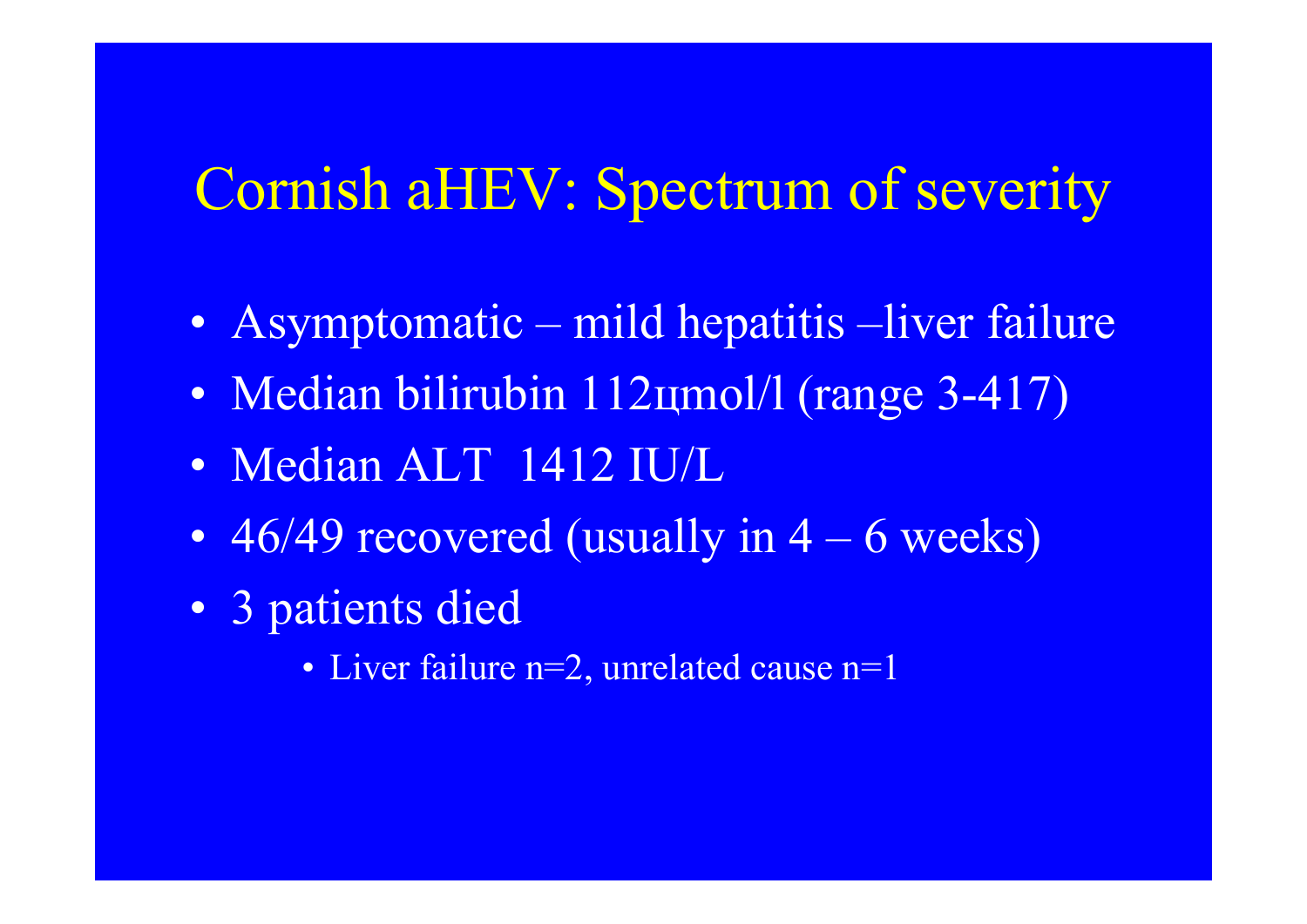## Hepatic complications (n=3)

- All had pre-existing cirrhosis
- Self-limiting encephalopathy (n=1): survived
- Sub-acute liver failure (n=2): died at 4 and 5 months *Dalton et al Lancet 2007*
- 70% mortality in HEV superinfection in CLD *Kumar Acharya et al J Hepatol 2007*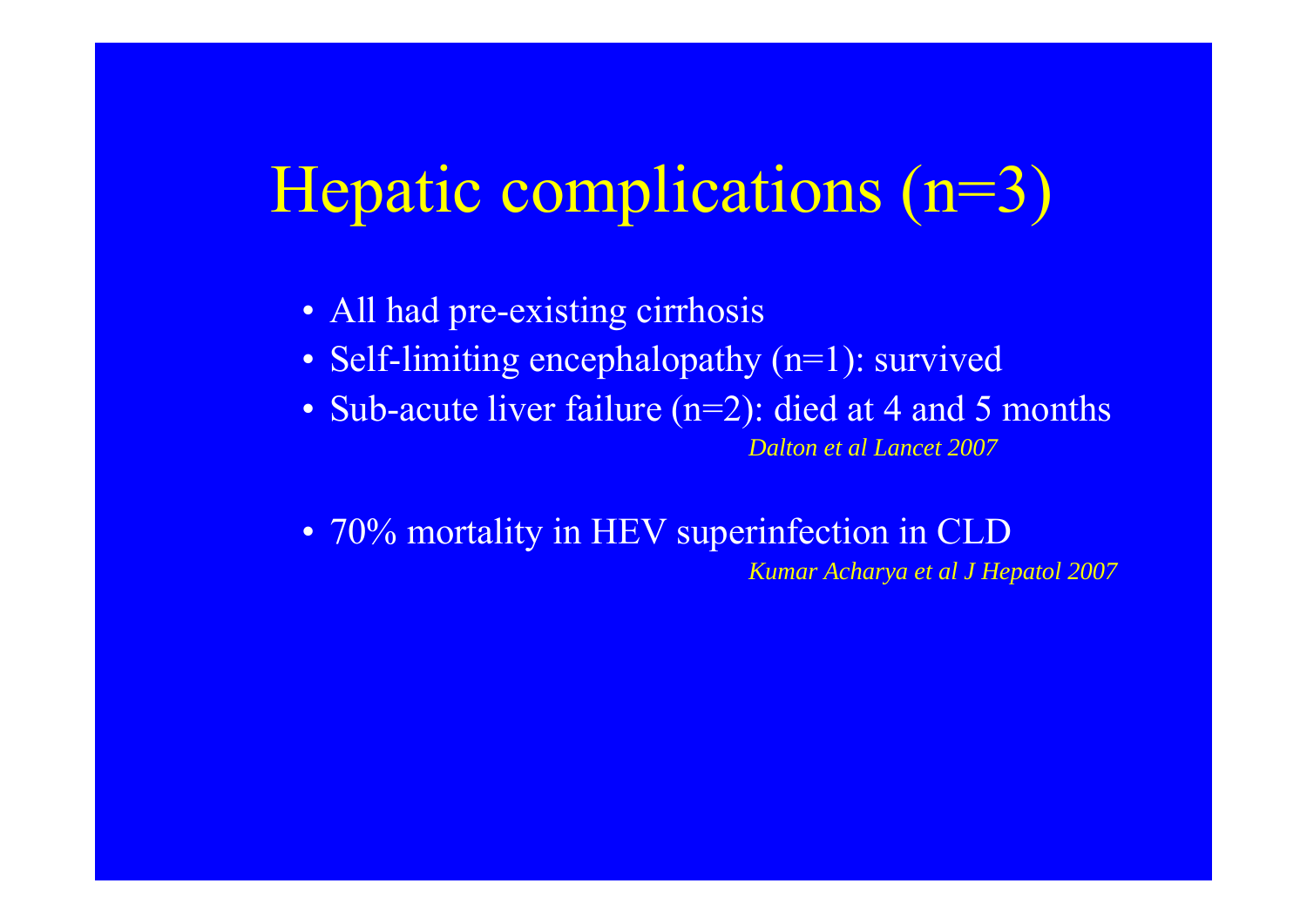| aHEV vs HAV<br><b>Devon and Cornwall 2005-6</b> |             |            |
|-------------------------------------------------|-------------|------------|
|                                                 | aHEV        | <b>HAV</b> |
| • Tests                                         | 838         | 4503       |
| • Cases                                         | 28          | 20         |
| • $Age*$                                        | $65(35-86)$ | $41(8-74)$ |
| $\bullet$ M:F                                   | 4.6         | 1.6        |
| • Complications                                 | $n=5$       | $n=0$      |
| • Death                                         | $n=2$       | $n=0$      |
|                                                 |             | $*p<0.05$  |

•

•

•

•

•

•

*Dalton et al EurJClinMicro 2008*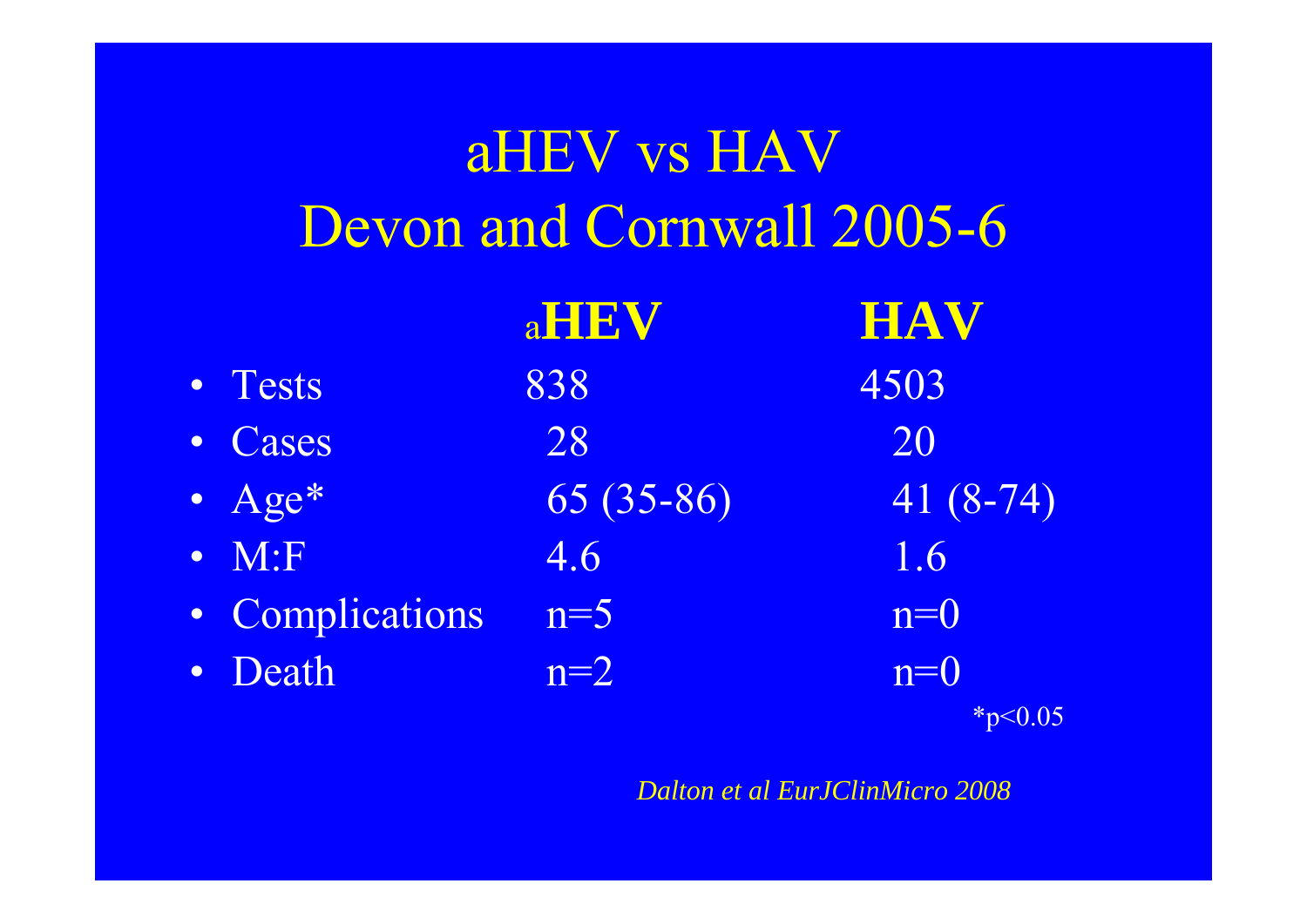# HEV IgG seroprevalence: SW England *Dalton et al EuroJGastroHep 2008*

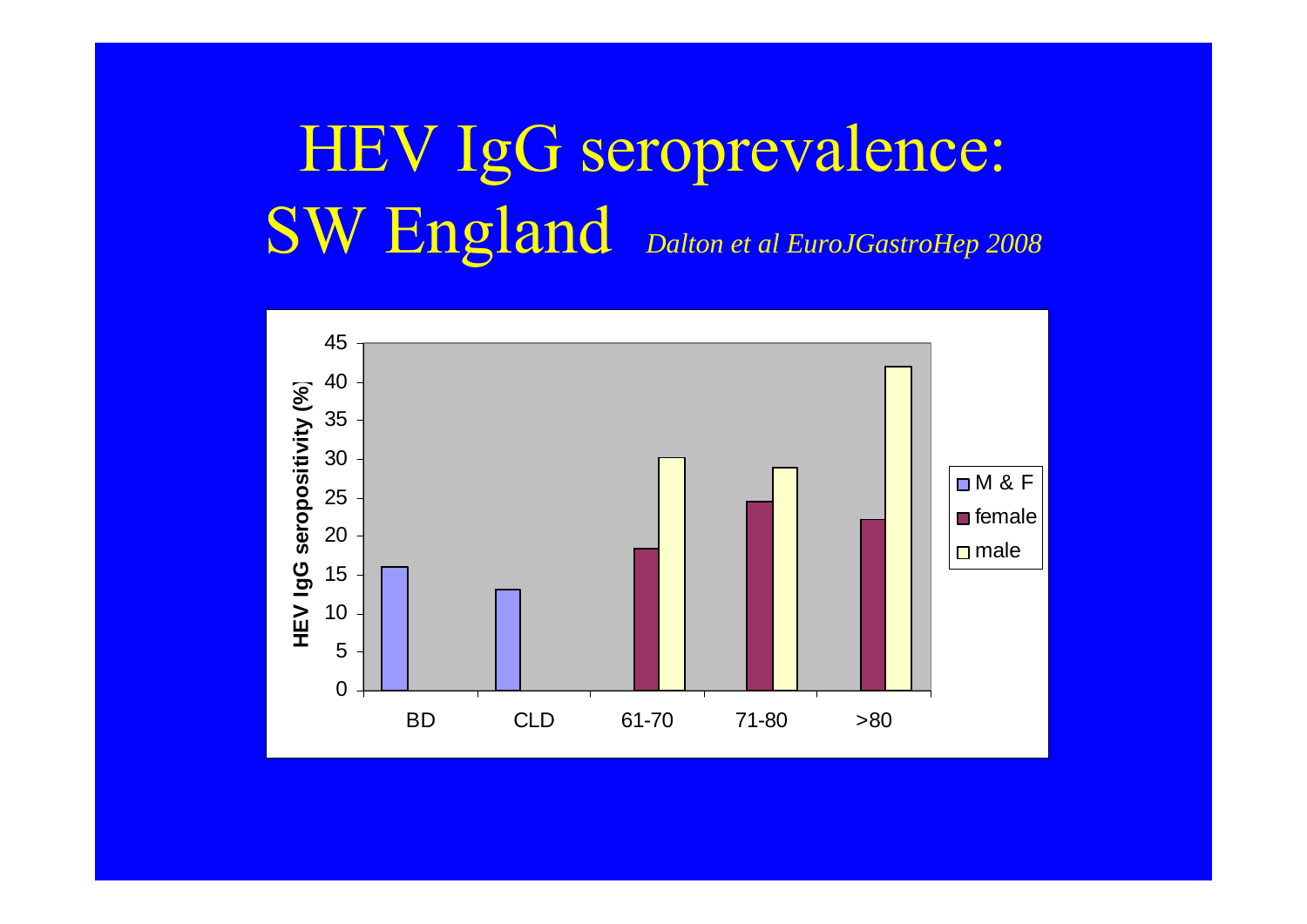## Seroprevalence 16% why so high???

- ? Inaccurate HEV IgG ELISA
	- ELISA used validated against convalescent sera  $(n=50)$ , from HEV3 PCR +ve cases  $(n=18)$
- ? Sub-clinical infection
- ?Unrecognised infection……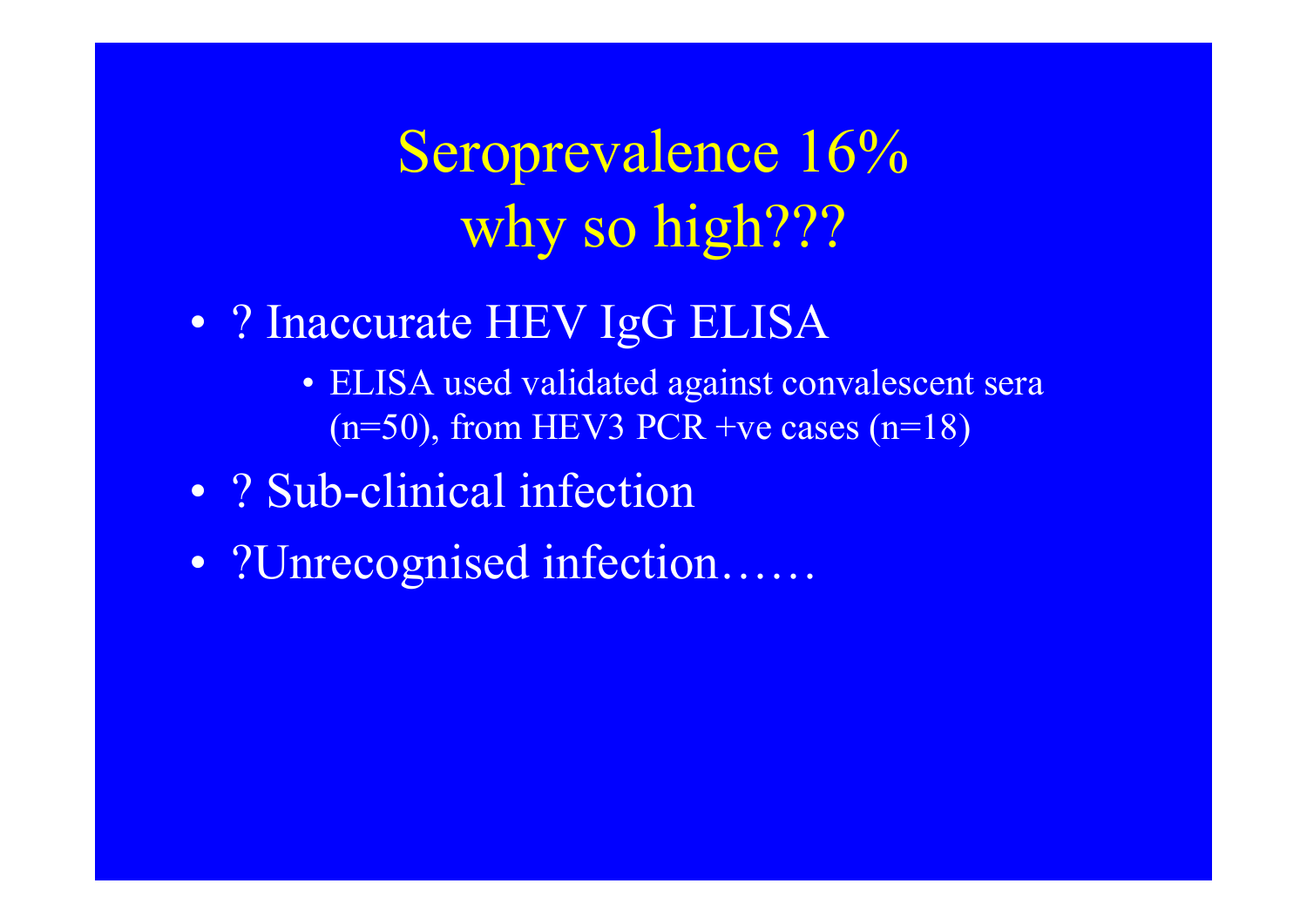Unrecognised infection (1): Drug-induced liver injury (DILI)

- 20% of patients with DILI have aHEV
- • Diagnosis of DILI not secure without testing for HEV

*Dalton et al APharmTherap 2007*

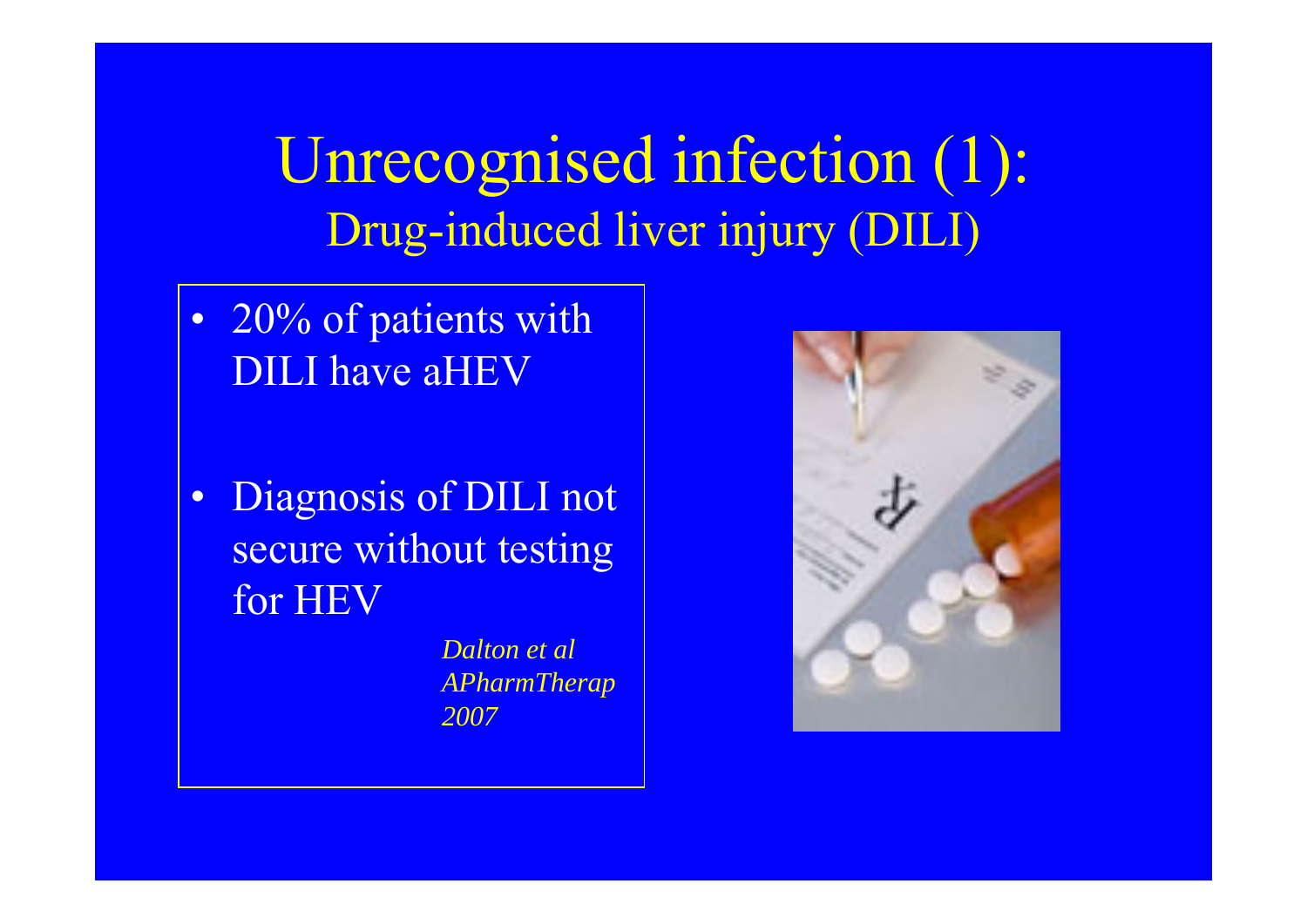Unrecognised infection (2): Inflammatory polyradiculopathy

- 3 cases (males, age 40-50yrs)
- Inflammation of peripheral nervous system
	- Not jaundiced
	- ALT 100-1000
	- Spontaneous resolution n=1 (3 months)
	- On-going symptoms n=2
- Minnesota pig factory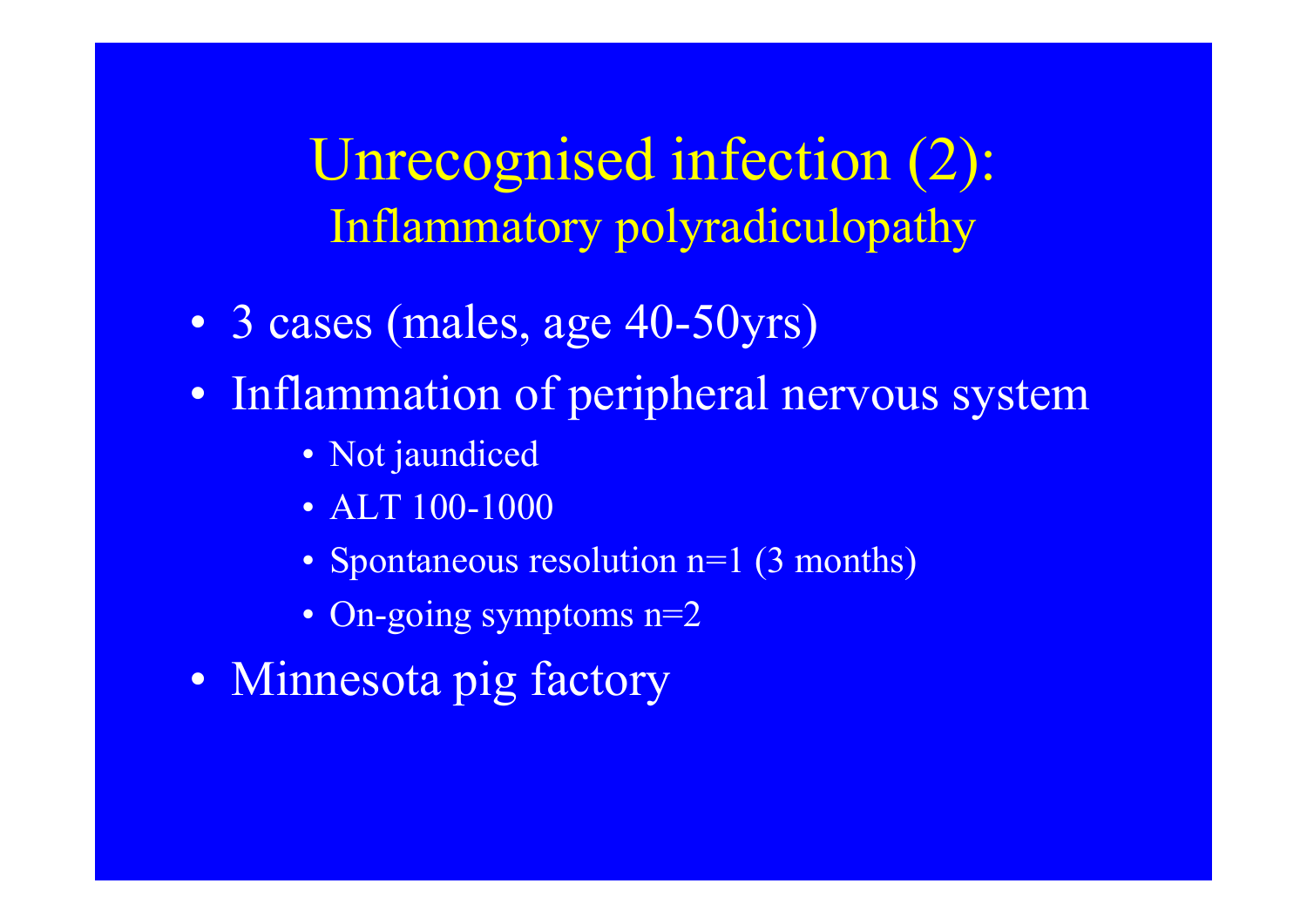# Unrecognised infection (3): in chronic liver disease

- 76 yr old male
- • Alcohol 35U/week
	- Bilirubin 86
	- ALT 2286
- $\bullet$ Decompensated +++
- • Transferred to another hospital
- •Died at 4 months:
- • 'Alcoholic hepatitis & alcoholic liver disease'

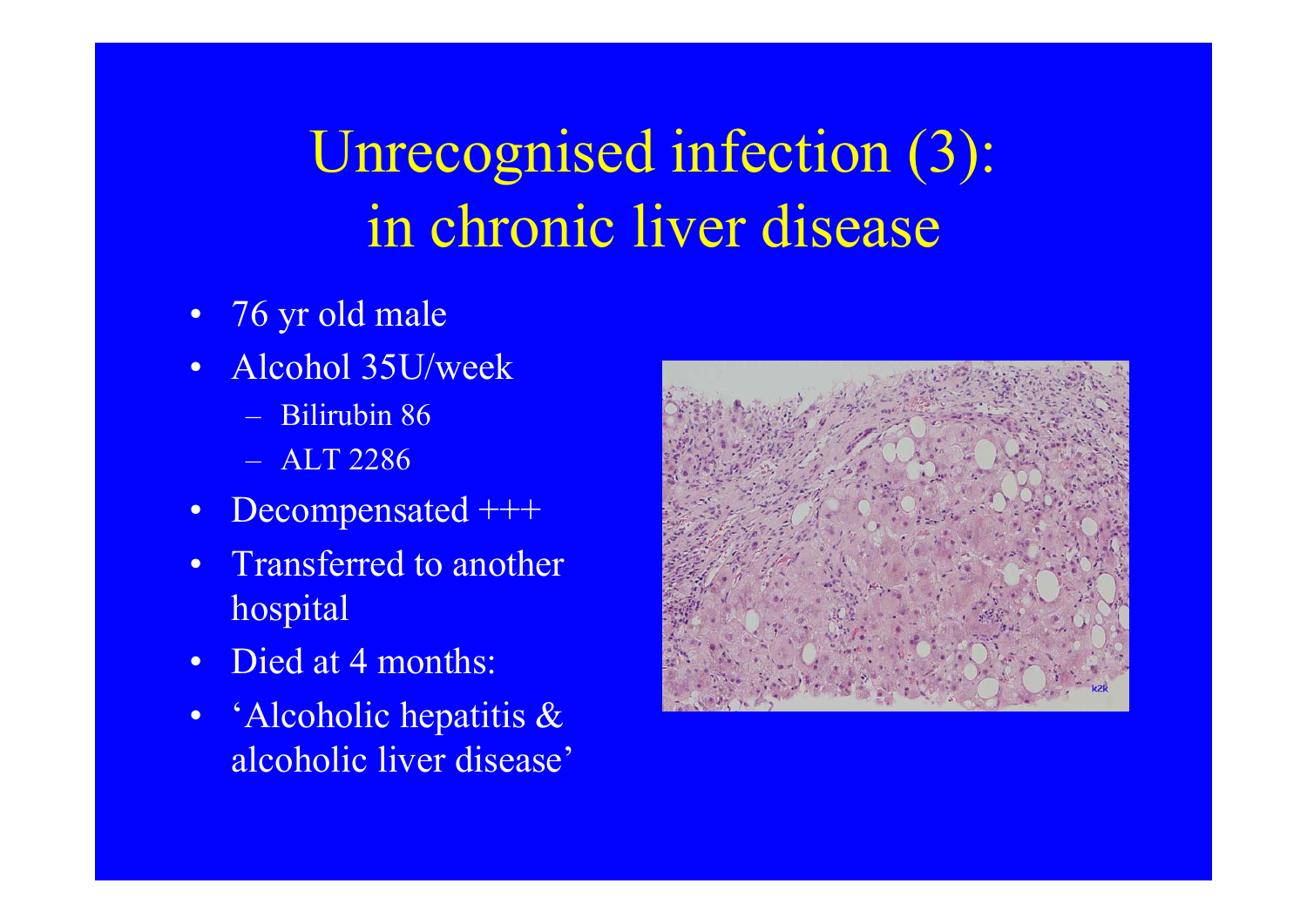#### aHEV

#### Received wisdom

- •Rare in developed countries
- Mainly seen in travellers
- $\bullet$  v. rare in nontravellers
- Of little relevance in developed countries

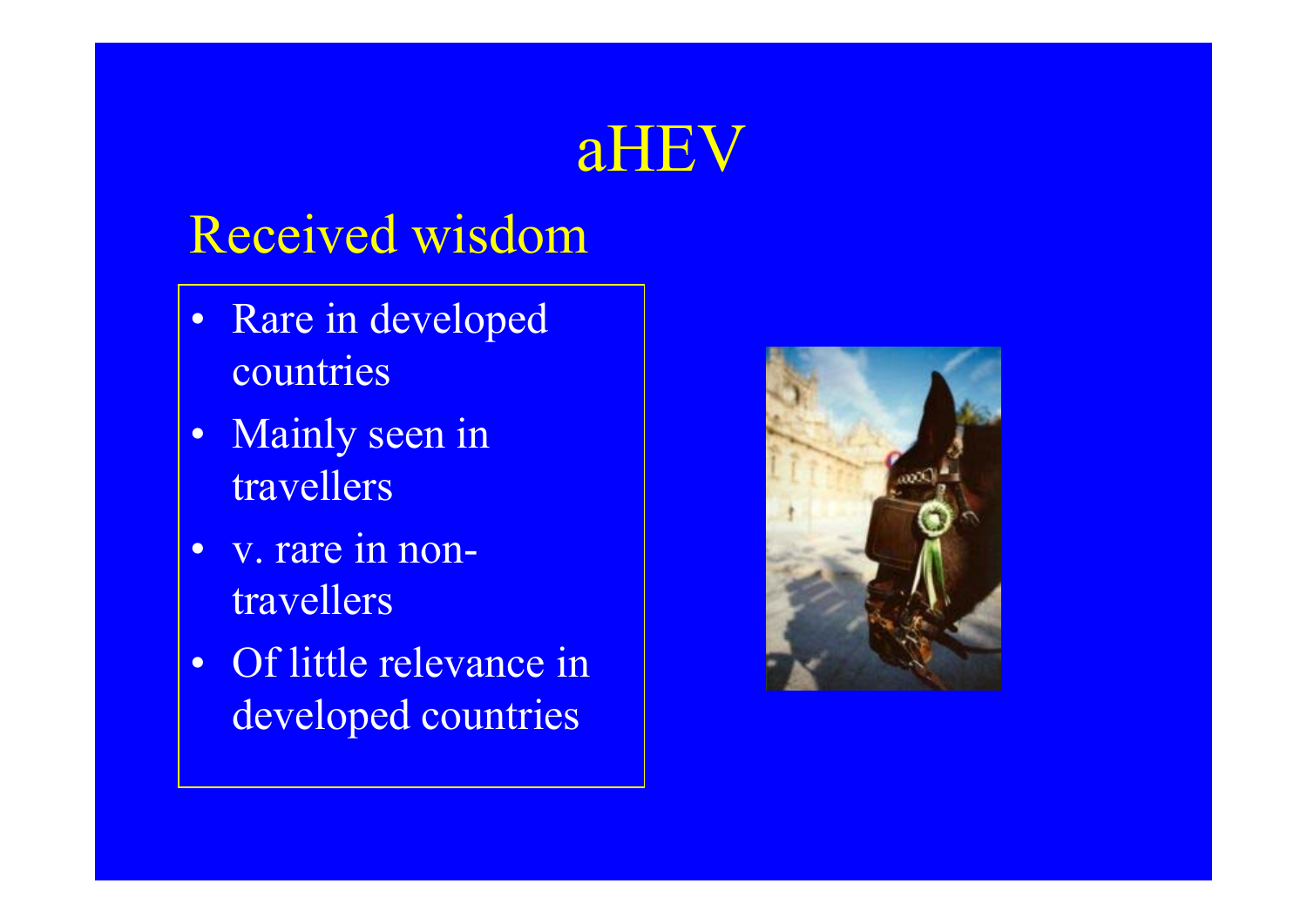# aHEV

#### Received wisdom

- Rare in developed countries
- Mainly seen in travellers
- v. rare in nontravellers
- Of little relevance in developed countries

#### **Conjecture**

- Commonest cause of acute viral hepatitis
- Significant morbidity & mortality
- Prognosis poor in chronic liver disease
- Causes up to 26,000 deaths per year in developed countries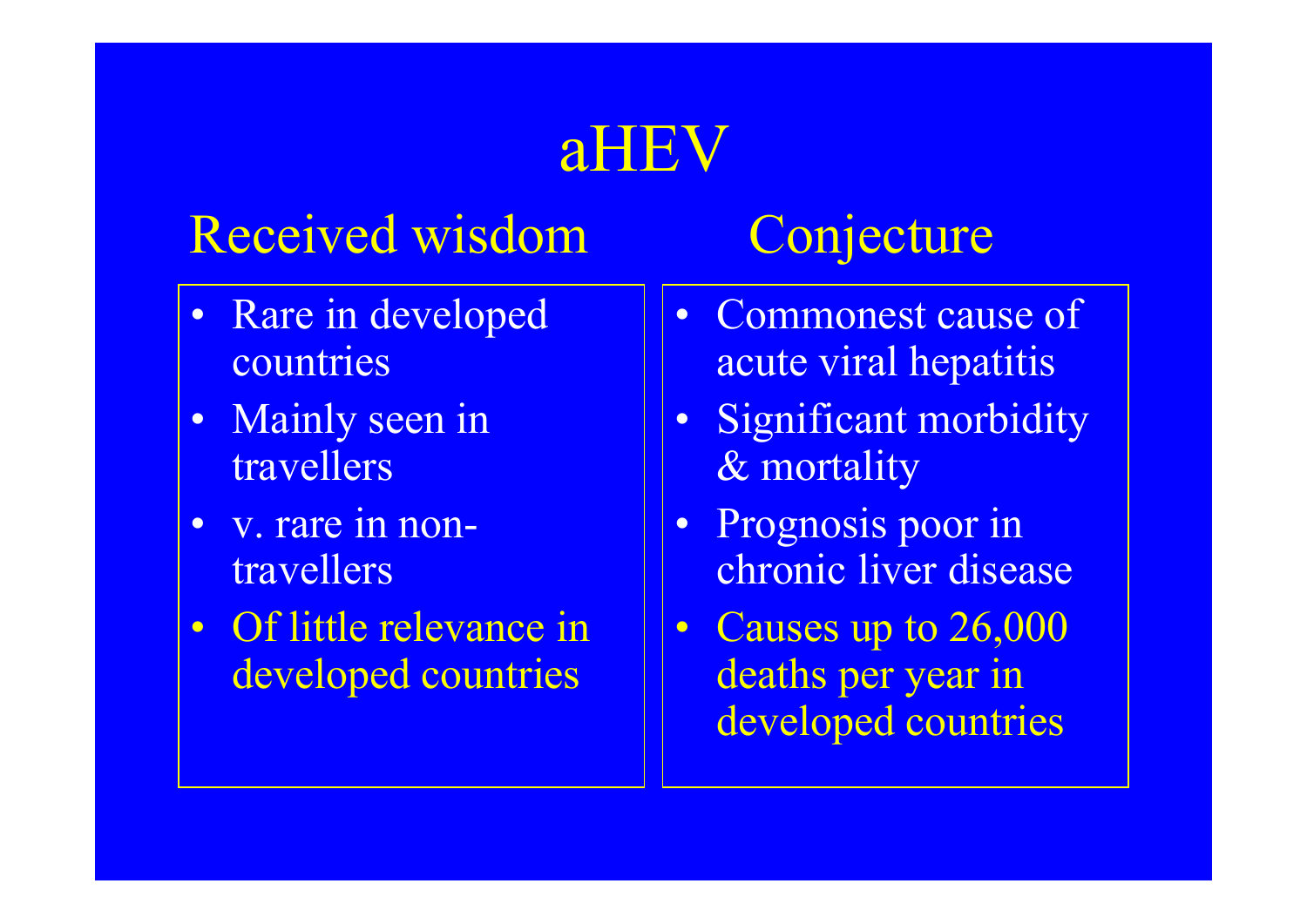Pork consumption and mortality from liver cirrhosis

- Deaths from cirrhosis vs ethanol consumption and pork consumption
	- in developed countries (1965, mid 1970's)
	- In states of Canada (1978)

*Nanji and French, Lancet 1985*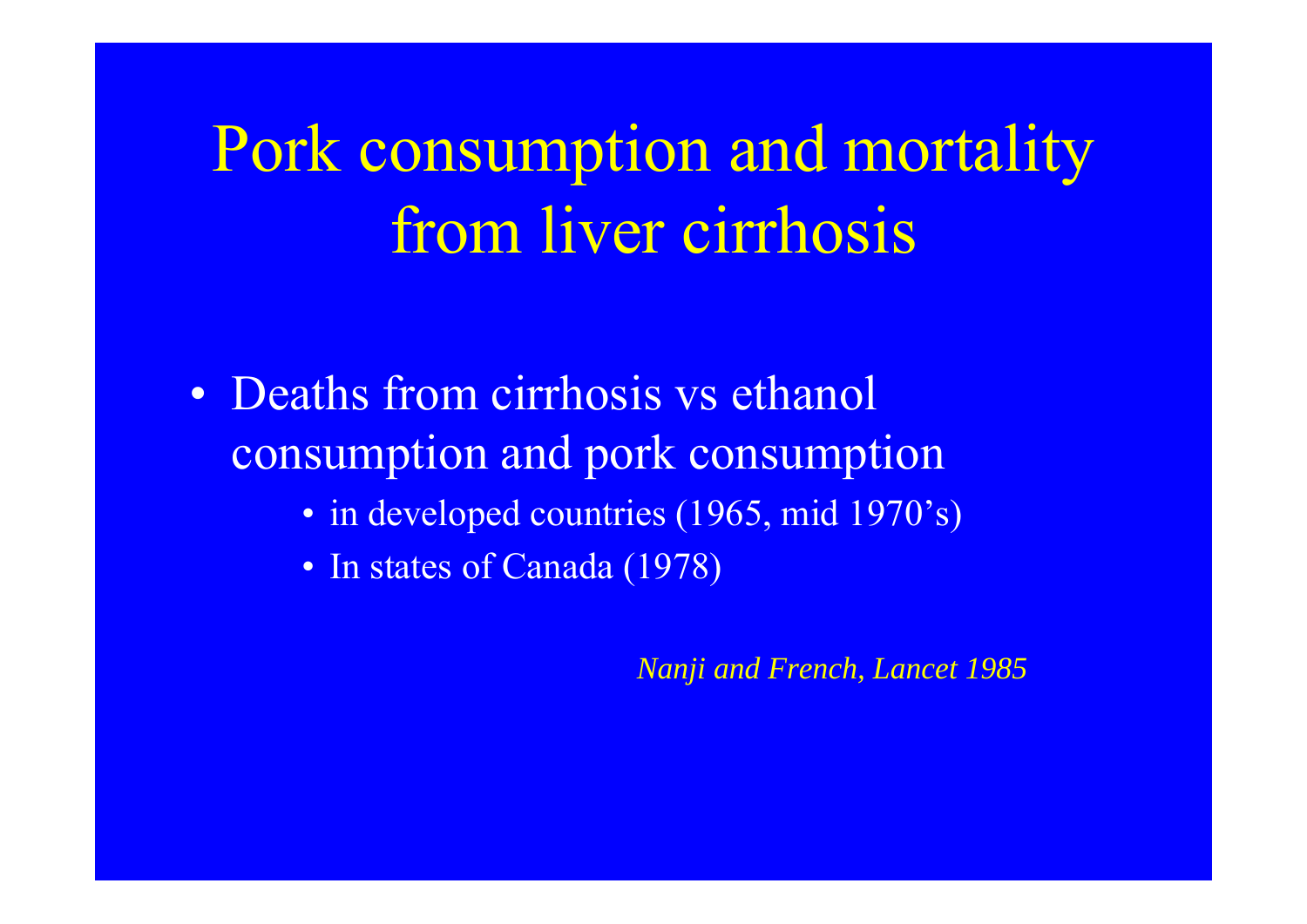

ST.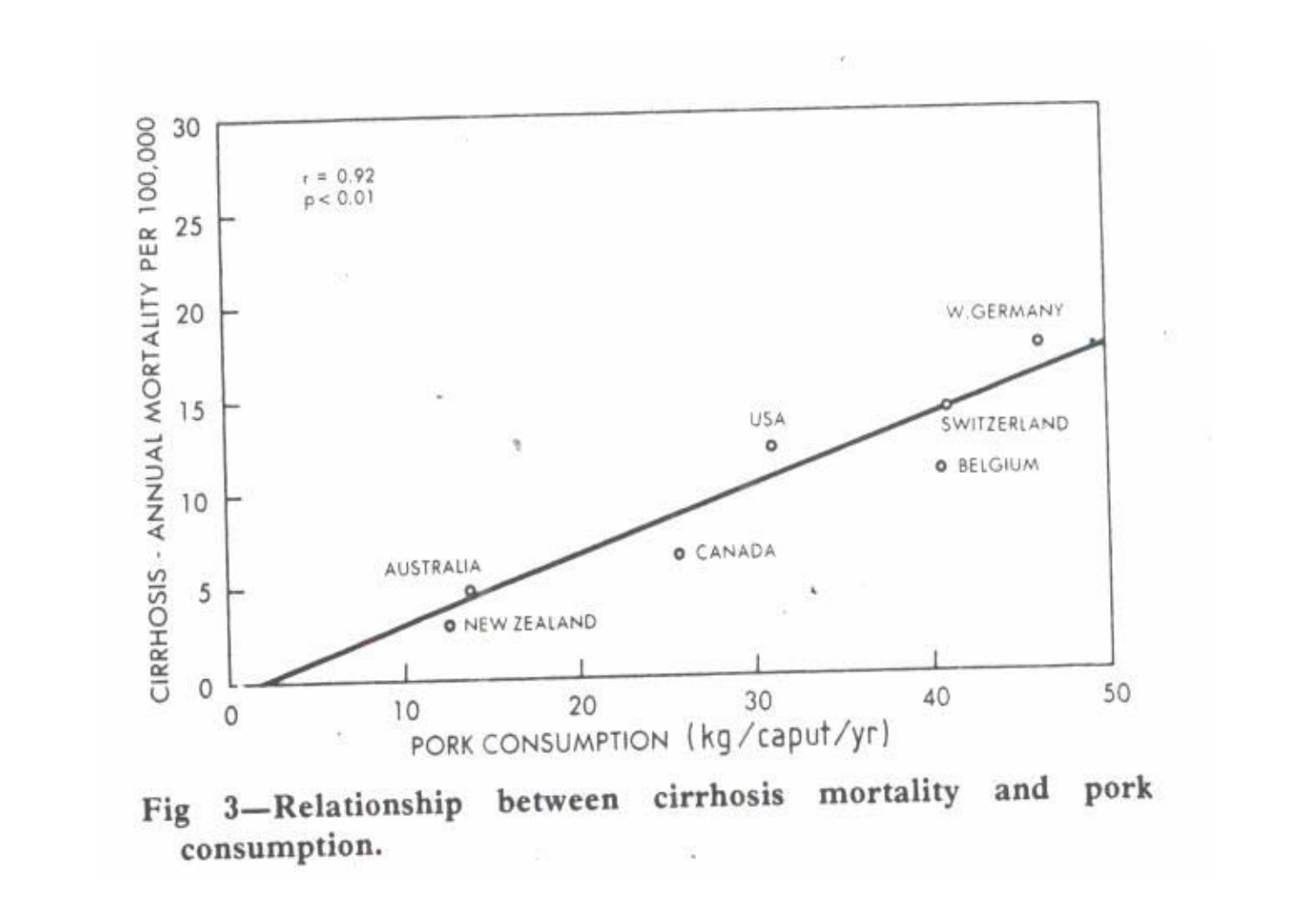#### Mortality from chronic liver disease vs alcohol consumption 1990 -2000

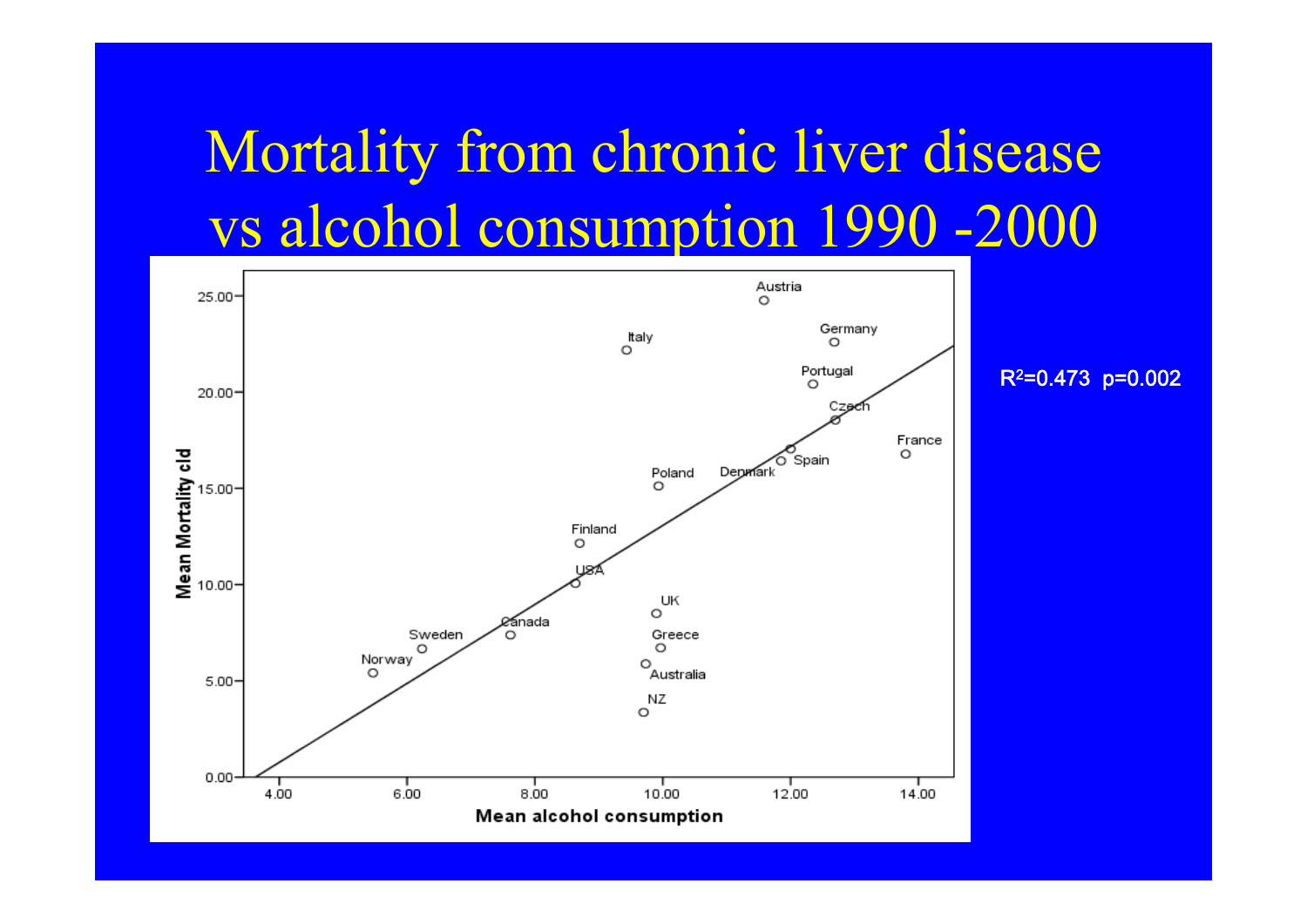## Mortality from chronic liver disease vs pork consumption 1990 -2000

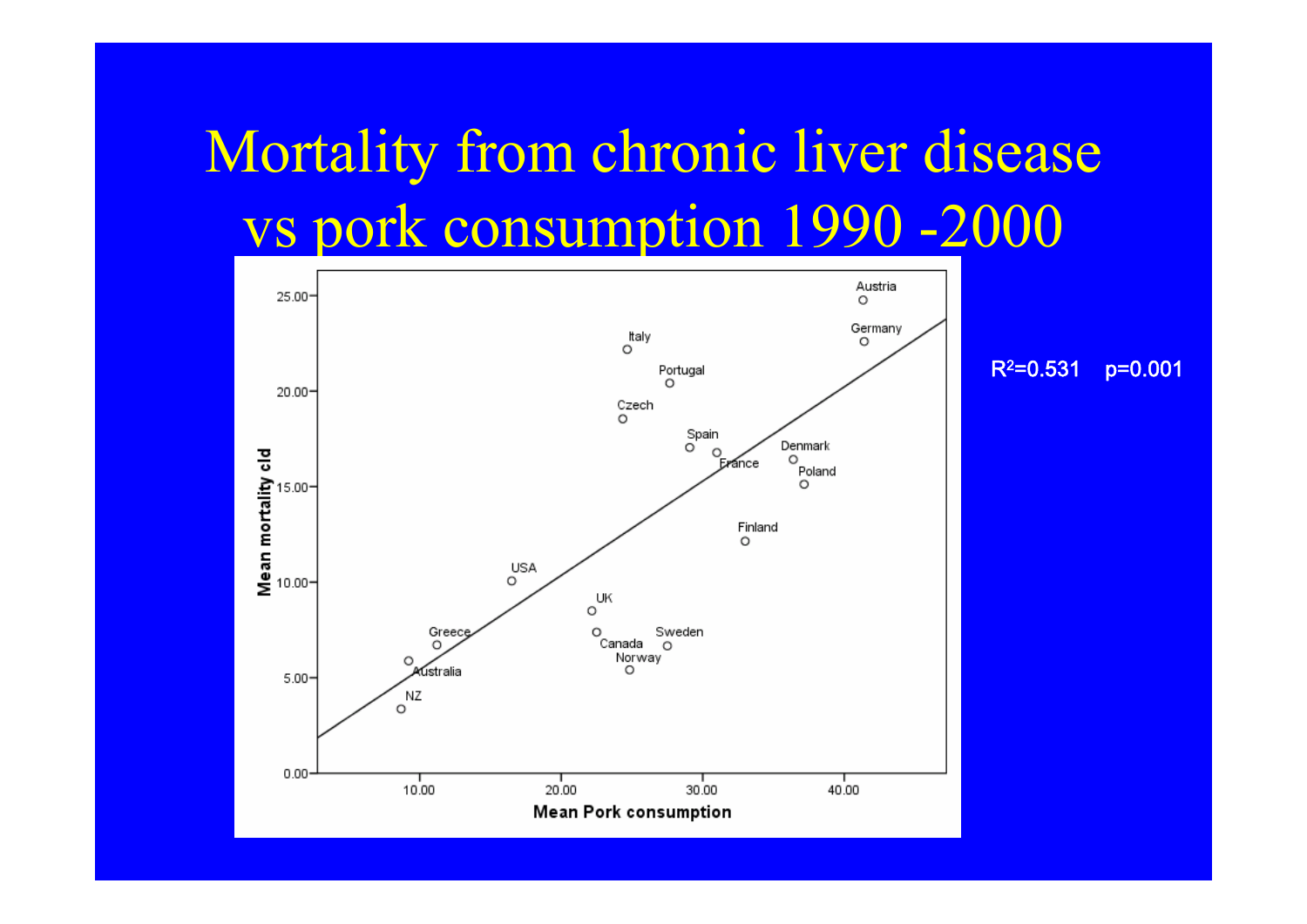## Multiple regression:

- Independent predictors of mortality:
	- Alcohol  $(p=0.005)$
	- Pig meat consumption (p<0.001)
	- HBV

 $(p=0.037)$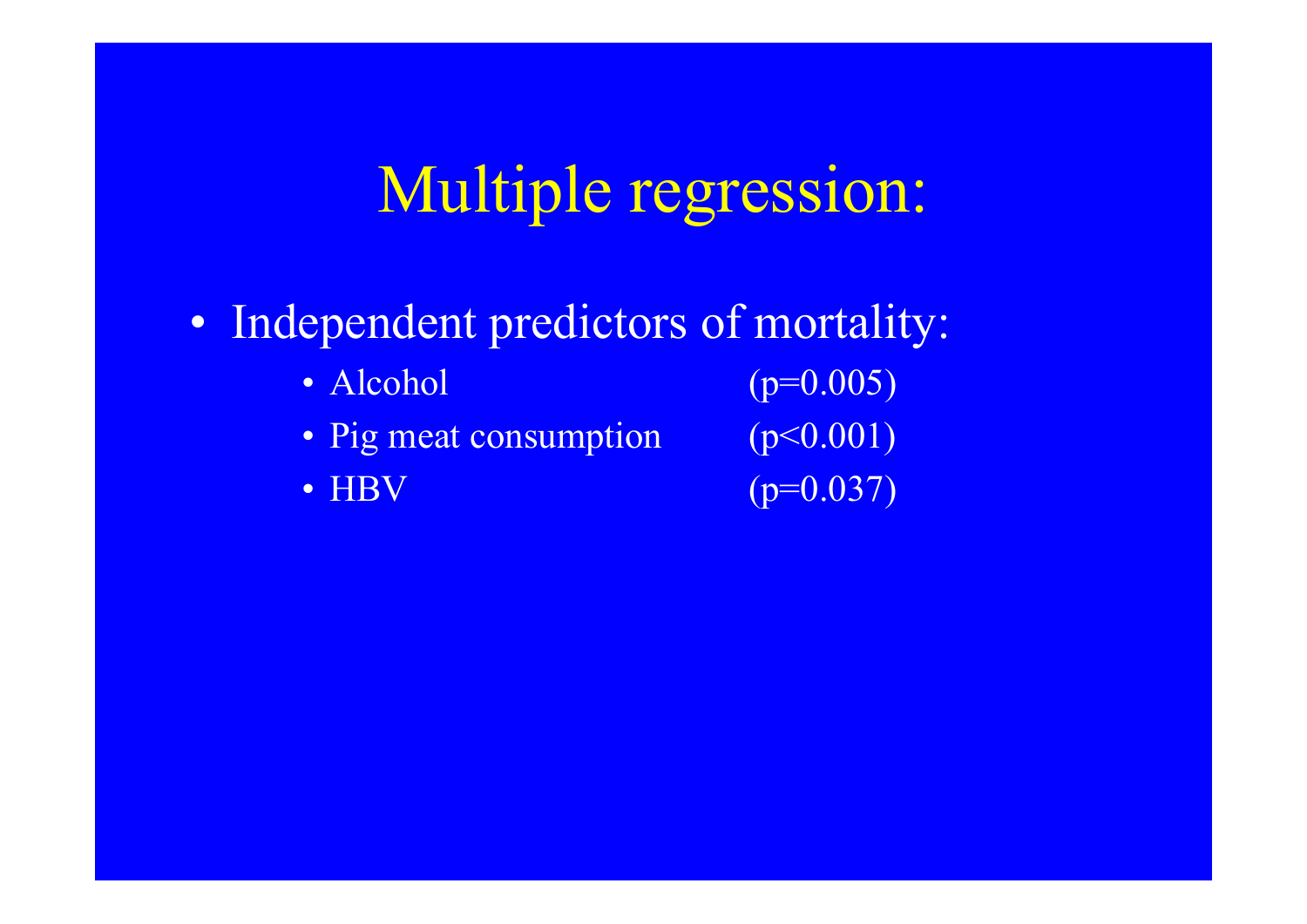#### Possible explanations:

- Epiphenomenon
- A factor in pork causes cirrhosis
- **A factor in pork causes death in patients with pre-existing cirrhosis ?aHEV**
	- HEV found in retail pig meat
		- » USA, Holland, Japan, and Cornwall
	- HEV survives cooking at 56C & can be transmitted by eating infected meat
	- aHEV mortality in CLD =  $70\%$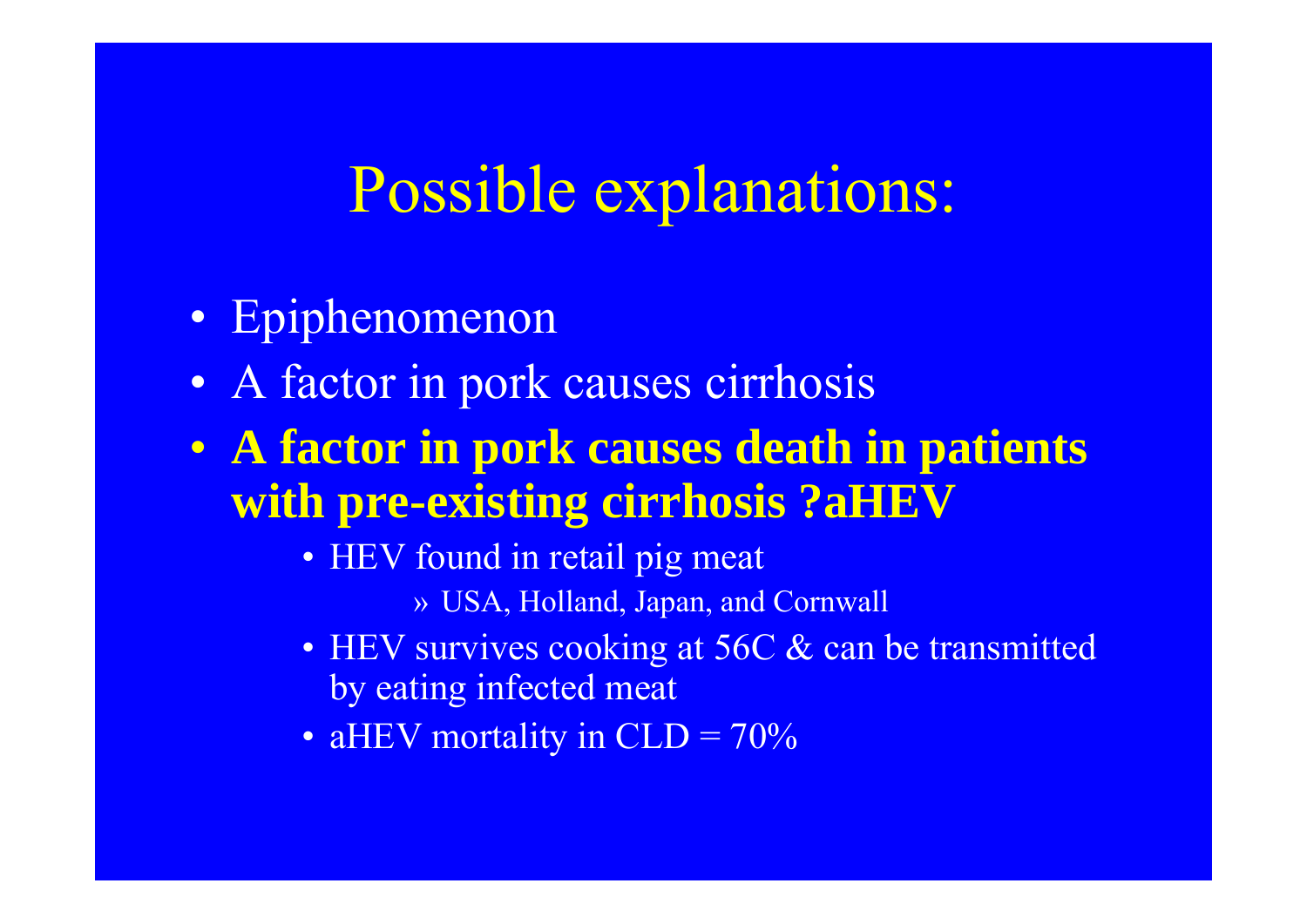#### aHEV: potential mortality in The World developed countries

- • Assuming:
	- Prevalence of chronic liver disease  $= 0.5 1\%$
	- Mortality aHEV in chronic liver disease =  $70\%$
	- Population of USA, Canada, EU, Japan, Australia &  $NZ = 931$  million
	- Annual aHEV seroconversion rate = 0.4%

#### • **13,000 – 26,000 deaths/annum attributable to aHEV infection in patients with chronic liver disease**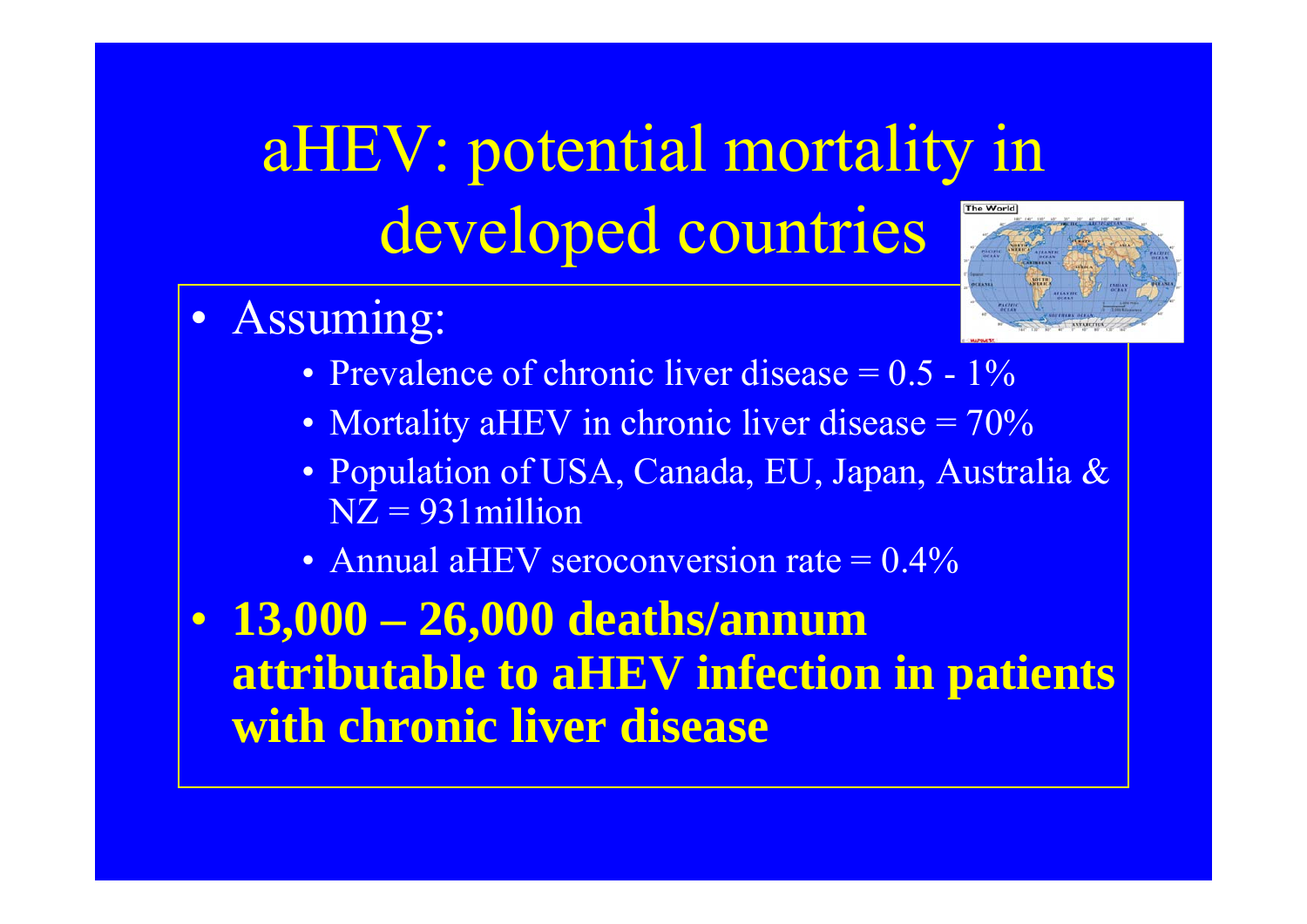### HEV IgG in patients with chronic liver disease

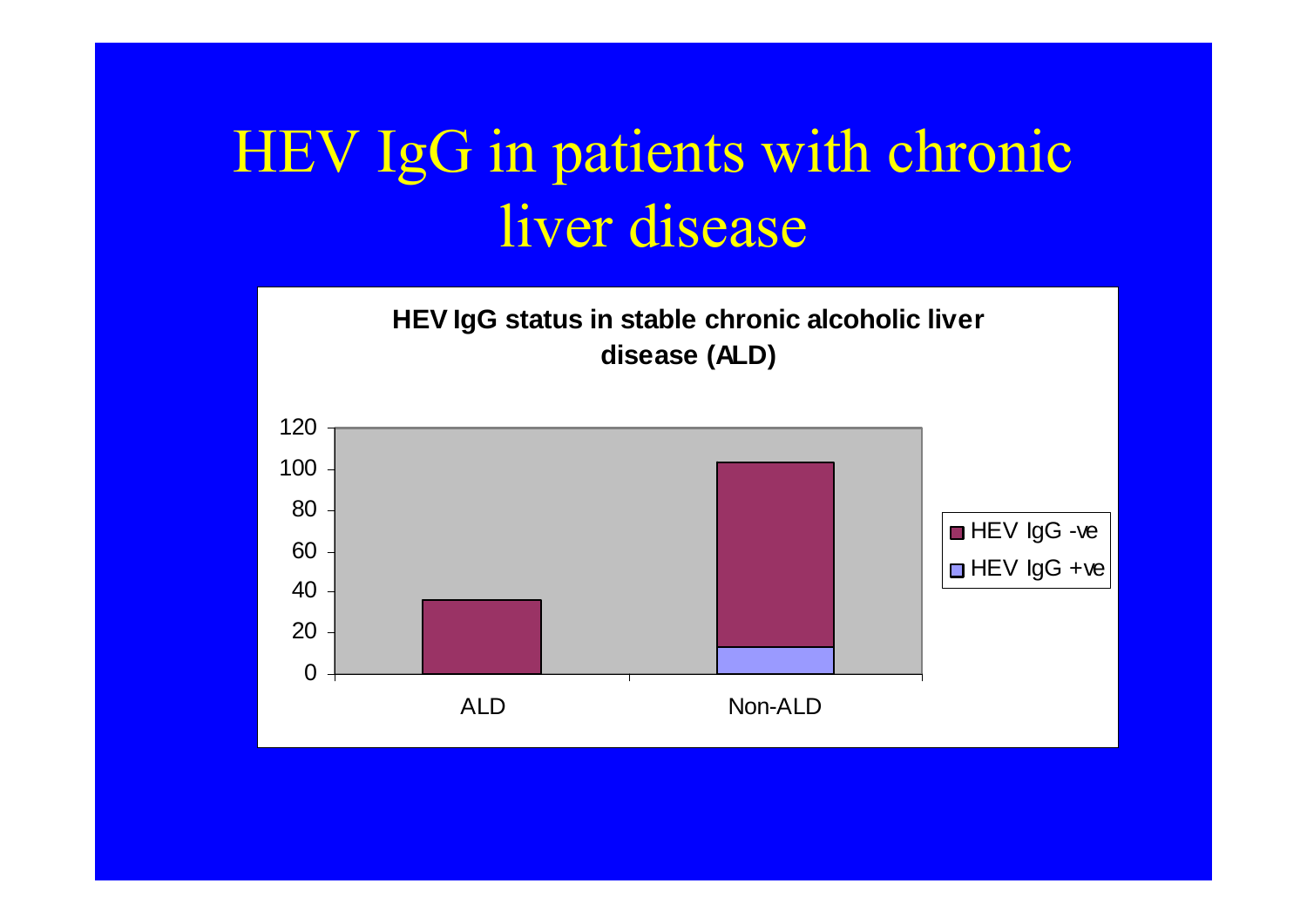#### aHEV: research collaborators

- Colleagues in Devon and Cornwall:
	- Dr Richard Bendall (virologist)
- UK, national:
	- Veterinary Laboratory Association (Surrey)
		- Dr Malcolm Banks
	- Health Protection Agency (London)
		- Prof Richard Tedder
		- Dr Samreen Ijaz
- International:
	- Centres for Disease Control (CDC), Atlanta, Georgia